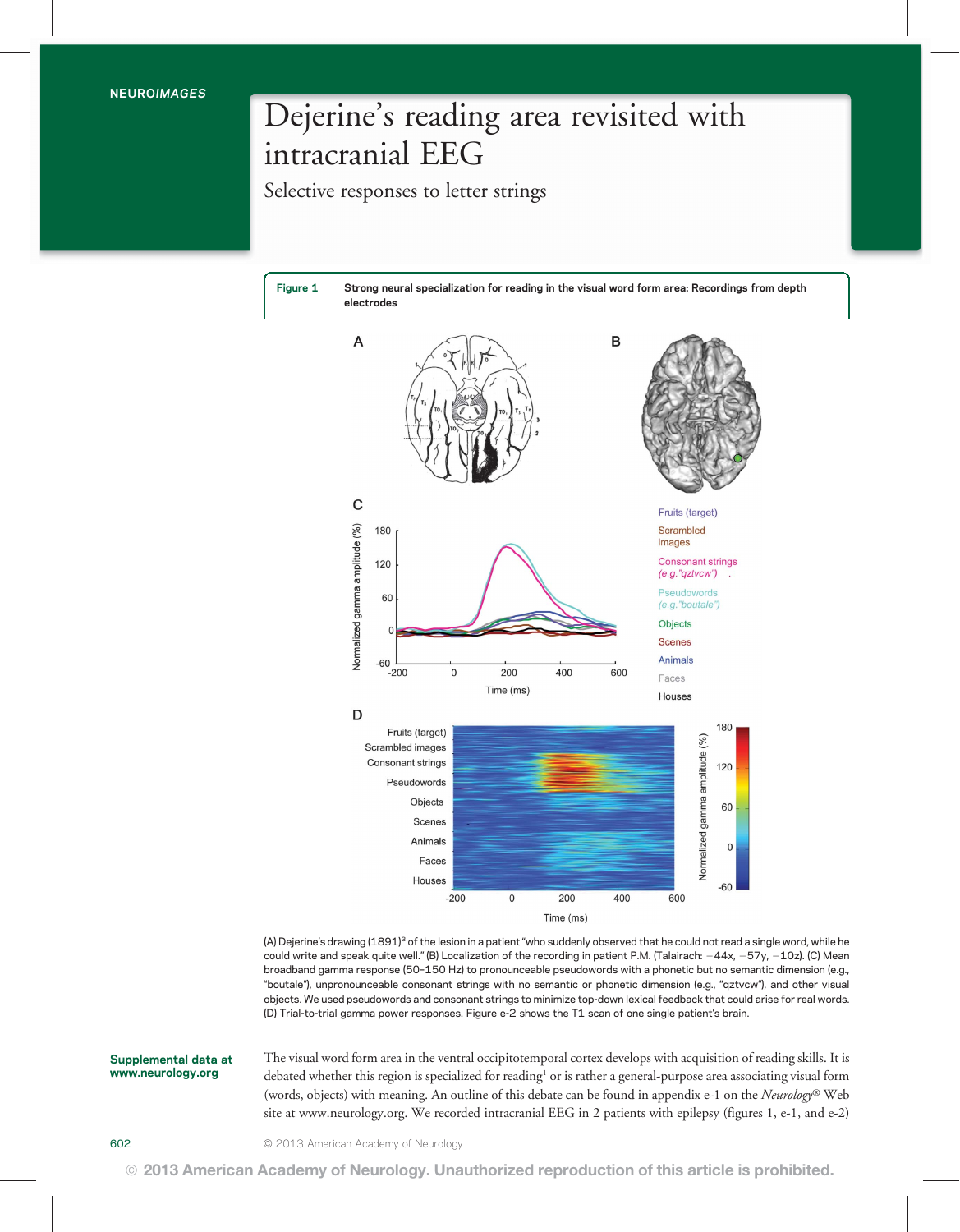and found neural populations responding almost exclusively to letter strings, over 500% of all other responses. With the exception of the fusiform face area, such specific responses have never been described before in the human visual system.<sup>2</sup> Strong specialization in the human brain can thus be achieved also through cultural learning.

Carlos M. Hamamé, PhD,\* Marcin Szwed, PhD,\* Michael Sharman, PhD, Juan R. Vidal, PhD, Marcella Perrone-Bertolotti, PhD, Philippe Kahane, MD, PhD, Olivier Bertrand, PhD, Jean-Philippe Lachaux, PhD

\*These authors contributed equally to this work.

From the Laboratoire de Psychologie Cognitive (C.M.H., M. Szwed), CNRS (UMR7290), Aix-Marseille Université, Marseille; Lyon Neuroscience Research Center (C.M.H., J.R.V., M.P.-B., O.B., J.-P.L.), Brain Dynamics and Cognition Team, CNRS (UMR5292), INSERM (U1028), Université Lyon 1, Lyon, France; Jagiellonian University (M. Szwed), Kraków, Poland; Université Pierre et Marie Curie University (M. Sharman), Paris; Institut National de la Santé et de la Recherche Médicale (M. Sharman), Institut du Cerveau et de la Moelle Épinière, UMRS 975, Paris; and Grenoble University Hospital (P.K.), Grenoble, France.

Author contributions: J.P.L. and J.R.V. designed the experiment. M.P.-B. and J.R.V. performed the experiment with additional help from C.M.H., J.P.L., P.K., and O.B. C.M.H. analyzed the iEEG data and M. Sharman analyzed the MRI data. M. Szwed wrote the paper with additional contributions from C.M.H. and J.P.L.

Study funding: Supported by the Fondation pour la Recherche Medicale (FRM), BrainSync FP7 European Project (grant HEALTH-F2-2008-200728), and Agence Nationale de la Recherche OPENVIBE2 and MLA grants to J.R.V. and J.P.L. C.M.H. was supported by a Fyssen Fondation Postdoctoral Grant. M. Szwed was supported by a "Homing Plus" grant from the Foundation for Polish Science (2011-4/13) and a European Research Council Research grant (no. 230313).

Disclosure: The authors report no disclosures relevant to the manuscript. Go to Neurology.org for full disclosures. Correspondence to Dr. Szwed: mfszwed@gmail.com and Dr. Hamamé: carlos.hamame@inserm.fr

- 1. Dehaene S, Cohen L. The unique role of the visual word form area in reading [see also the accompanying opinion (246–253)]. Trends Cogn Sci 2011;15:254–262.
- 2. Vidal JR, Ossandon T, Jerbi K, et al. Category-specific visual responses: an intracranial study comparing gamma, beta, alpha, and ERP response selectivity. Front Hum Neurosci 2010;4:195.
- 3. Dejerine J. Sur un cas de cécité verbale avec agraphie suivi d'autopsie. Mém Soc Biol 1891;3:197–201.

All *Neurology®* Neuro*Images* can now be freely accessed on the *Neurology* Web site. See them at www.neurology.org, where you can also sign up for journal email alerts and check out other online features, including the Resident & Fellow section, Neurology: Clinical Practice, and the weekly Neurology Podcasts.